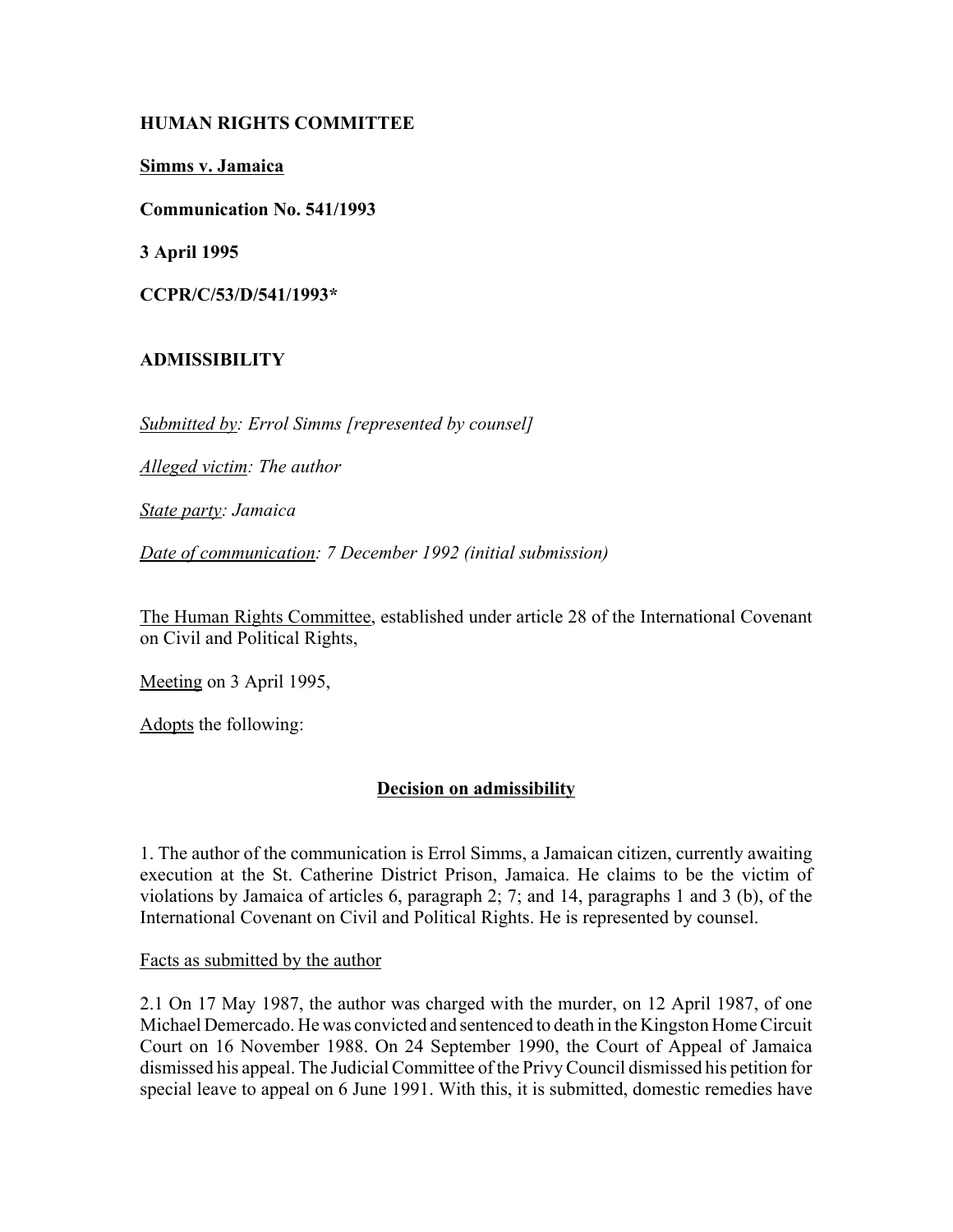been exhausted. The murder for which the author stands convicted has been classified as capital murder under the Offences against the Person (Amendment) Act, 1992.

2.2 The case for the prosecution was that, on 12 April 1987, at approximately 3 a.m., the author together with two other men followed one Carmen Hanson, who returned from a party, into her house. They demanded money, threatened her and hit her. In the course of the robbery, Carmen Hanson's son, Owen Wiggan, together with Michael Demercado and another man, arrived at the house and calledher. The author and his companions left the house and were confronted by the three men; Michael Demercado was then shot dead by the author.

2.3 The prosecution's case rested on the identification evidence of Carmen Hanson's common law husband, Tyrone Wiggan, and their son, Owen. Carmen Hanson testified that the assailants had been masked; she could not identify the author.

2.4 Tyrone Wiggan testified that, during the robbery, he was in his bedroom, opposite to the room where his wife was assaulted; the light in the latter room was turned on. He stated that he could observe the author, who was masked, through a one foot space at the bottom of the bedroom door; although the author had his back turned towards him for most of the time, he recognized the author, whom he had known for two or three years, from the slight hunch in his back and from certain other features. He further testified that, when the author left the room, he was able to see him from the front for two seconds.

2.5 Owen Wiggan testified that he faced the author, whom he knew since childhood, from a distance of 10 feet, for about three minutes. He stated that he was able to recognize the author as the street light in front of the house illuminated the entrance where the three men were standing, and that he saw the author firing at Michael Demercado. He further stated that he had seen the author earlier that evening at the party, where he had been involved in an argument with the deceased.

2.6 The defence was based on alibi. The author gave sworn evidence in which he denied having been at the party and testified that he had been at home with his girlfriend, going to bed at 8 p.m. and awaking at 6 a.m. the following morning. This evidence was corroborated by his girlfriend.

# **Complaint**

3.1 Counsel submits that there were serious weaknesses in the identification evidence, namely, that identification occurred at night, that Tyrone Wiggan had a limited opportunity to obtain a front view of the assailant and that he partly identified the author because of his nose and mouth despite the fact that the assailant was masked. Counsel further submits that it appears from Owen Wiggan's statement to the police that he did not identify the author, whereas at the trial he stated to the police that the author was the assailant.

3.2 Counsel notes that the author was not placed on an identification parade; he submits that in a case in which the prosecution relies solely on identification evidence, an identification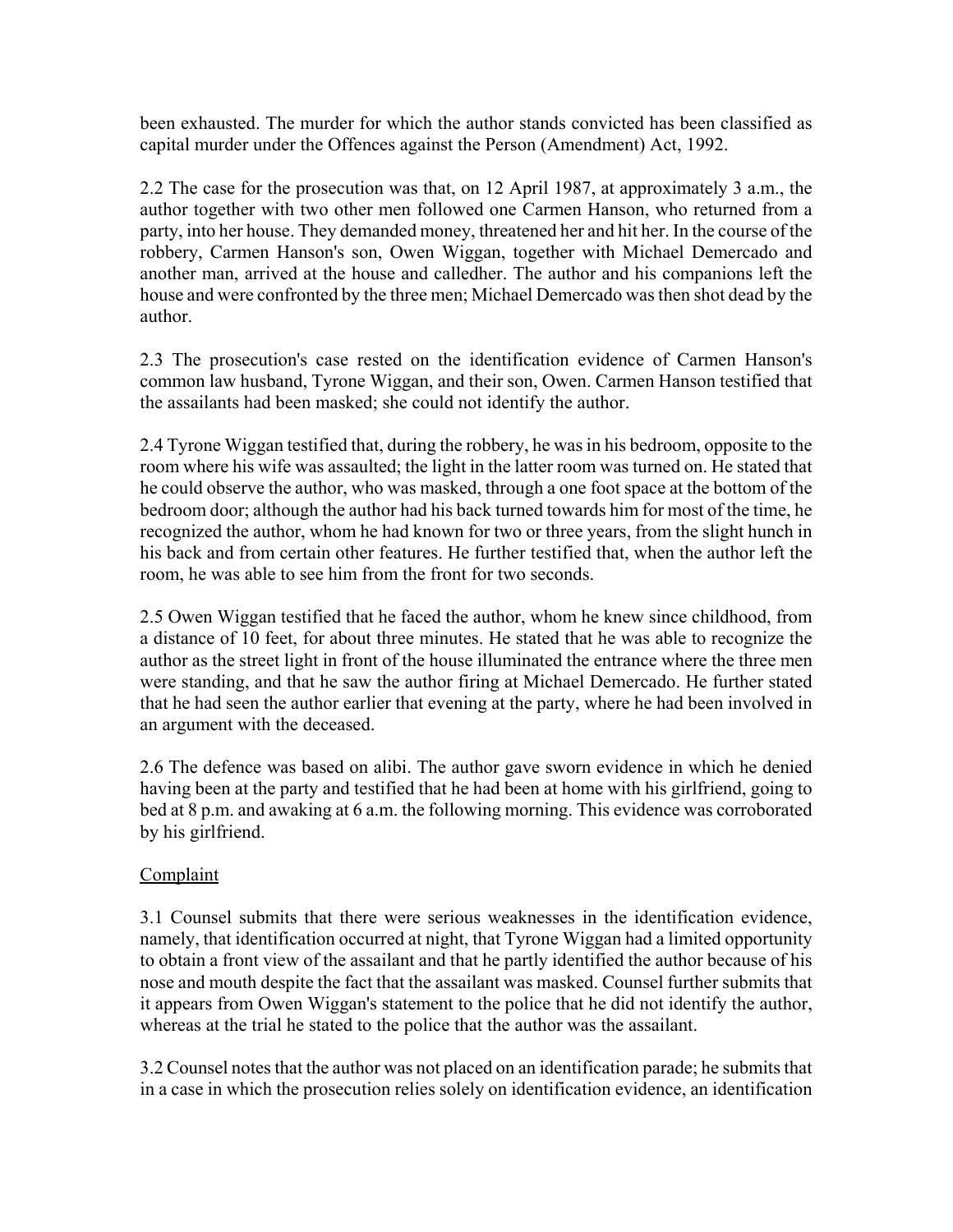parade must be held.

3.3 As to the trial, counsel submits that the trial judge failed to direct the jury properly about the dangers of convicting the accused on identification evidence alone. Counsel submits that the judge's misdirections on the issue of identification constituted the main ground of appeal and that the Court of Appeal, having found no fault with them, dismissed the appeal. Similarly, the petition for special leave to appeal to the Judicial Committee of the Privy Council was based on the issue of identification. As to the refusal to give leave to appeal, counsel argues that, in view of the fact that the Privy Council limits the hearing of appeals in criminal cases to cases where, in its opinion, some matter of constitutional importance has arisen or where a "substantial injustice" has occurred, its jurisdiction is far more restricted than that of the Human Rights Committee.

3.4 It is submitted that during the preliminary inquiry the author was represented by a privately retained lawyer, who only took a short statement from him. The lawyer resigned, because he was not satisfied with the fees he was paid, while the proceedings in the Gun Court were still pending. The author was then assigned a legal aid lawyer. The author alleges that he first met with his lawyer just before the trial started, and complains that the lawyer did not adequately represent him, which, according to the author, is due to the fact that legal aid lawyers are paid "little or no money". As to the appeal, it is submitted that the author probably had no choice as to his lawyer, nor the opportunity to communicate with him prior to the hearing. In this context, it is submitted that counsel for the appeal informed counsel in London that he could not recall when he had visited the author and for how long he had spoken to him, and that he was paid the "princely sum of about 3 pounds to argue the appeal".

3.5 It is argued that the facts mentioned above constitute a violation of article 14, paragraphs 1 and 3 (b), of the Covenant. In view of the above, it is also submitted that the imposition of a sentence of death upon the conclusion of a trial in which the provisions of the Covenant have been violated constitutes a violation of article 6, paragraph 2, of the Covenant.

3.6 The author claims that he was beaten by the police upon his arrest, in violation of articles 7 and 10, paragraph 1, of the Covenant.

3.7 Counsel argues that in view of the fact that the author was sentenced to death on 16 November 1988, the execution of the sentence at this point in time would amount to cruel, inhuman and degrading treatment, in violation of article 7 of the Covenant. Counsel asserts that the time spent on death row already constitutes such cruel, inhuman and degrading treatment. To support this claim, counsel refers to a report on the conditions in St. Catherine District Prison prepared by a nongovernmental organization in May 1990.

3.8 It is stated that the matter has not been submitted to any other instance of international investigation or settlement.

State party's observations and counsel's comments thereon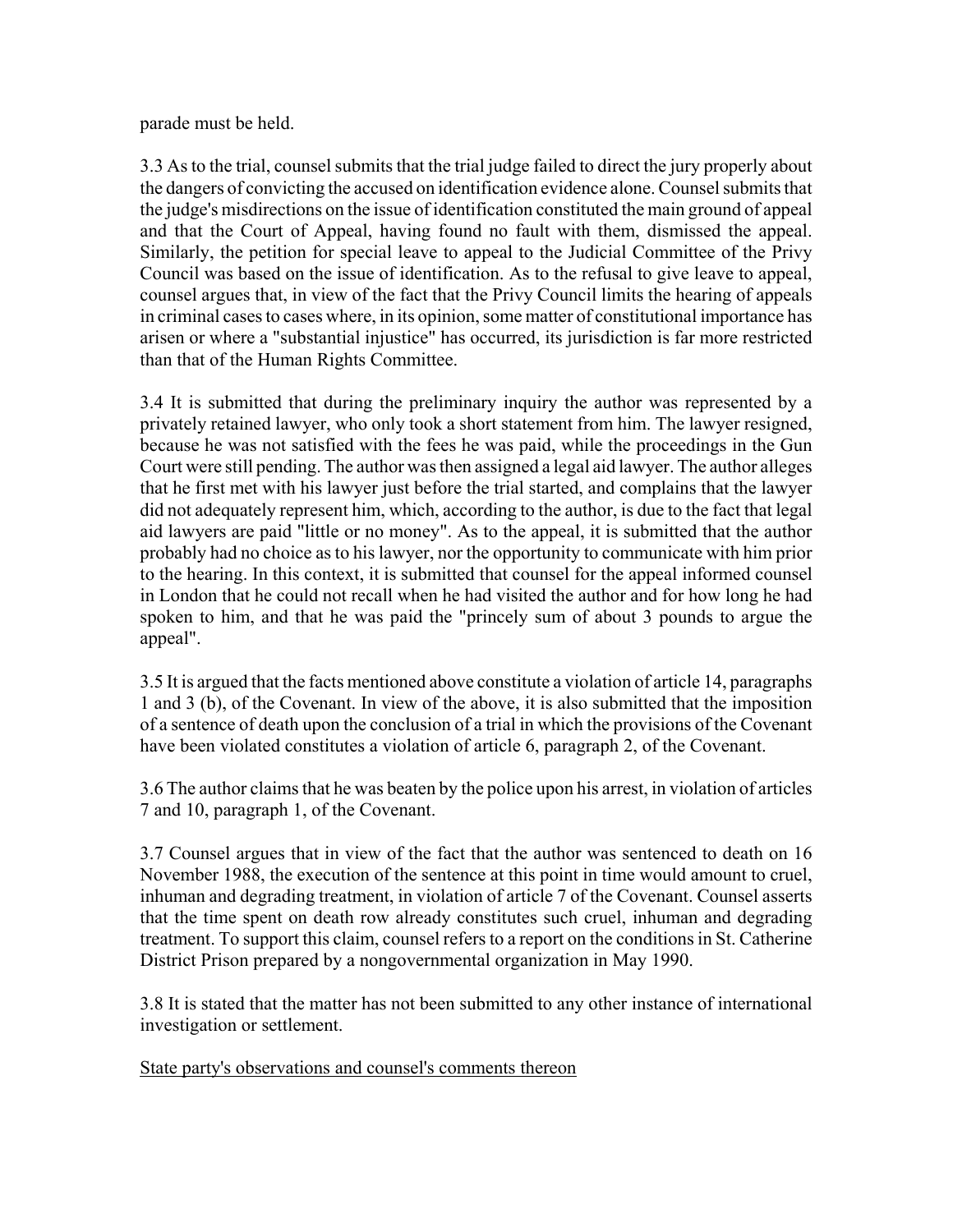4. The State party, by submission of 5 August 1993, argues that the communication is inadmissible for failure to exhaust domestic remedies. In this context, the State party argues that it is open to the author to seek redress for the alleged violations of his rights by way of constitutional motion.

5. In his comments, counsel submits that, although a constitutional remedy exists in theory, it is unavailable to the author in practice, because of his lack of funds and the State party's failure to provide legal aid for constitutional motions.

### Issues and proceedings before the Committee

6.1 Before considering any claim contained in a communication, the Human Rights Committee must, in accordance with rule 87 of its rules of procedure, decide whether or not it is admissible under the Optional Protocol to the Covenant.

6.2 The Committee notes that part of the author's allegations relate to the evaluation of evidence and to the instructions given by the judge to the jury. The Committee refers to its prior jurisprudence and reiterates that it is generally for the appellate courts of States parties to the Covenant to evaluate facts and evidence in a particular case. Similarly, it is not for the Committee to review specific instructions to the jury by the trial judge, unless it can be ascertained that the instructions to the jury were clearly arbitrary or amounted to a denial of justice. The material before the Committee does not show that the trial judge's instructions or the conduct of the trial suffered from such defects. Accordingly, this part of the communication is inadmissible as incompatible with the provisions of the Covenant, pursuant to article 3 of the Optional Protocol.

6.3 The author has further claimed that he had not sufficient time to prepare his defence, in violation of article 14, paragraph 3 (b), of the Covenant. The Committee notes that the lawyer who represented the author at his trial has stated that, in fact, he did have sufficient time to prepare the defence and to call witnesses. With regard to the appeal, the Committee notes that the appeal judgement shows that the author was represented by counsel who argued the grounds for the appeal and that the author and his present counsel have not specified their complaint. In these circumstances the Committee considers that the allegation has not been substantiated, for purposes of admissibility. This part of the communication is therefore inadmissible under article 2 of the Optional Protocol.

6.4 As regards the author's claim that he was beaten by the police upon arrest, the Committee notes that this claim was never brought to the attention of the Jamaican authorities, neither in the author's sworn evidence at the trial, nor on appeal, or in any other way. The Committee refers to its standard jurisprudence that an author should show reasonable diligence in the pursuit of available domestic remedies. This part of the communication is therefore inadmissible for failure to exhaust domestic remedies.

6.5 The Committee next turns to the author's claim that his prolonged detention on death row amounts to a violation of article 7 of the Covenant. Although some national courts of last resort have held that prolonged detention on death row for a period of five years or more